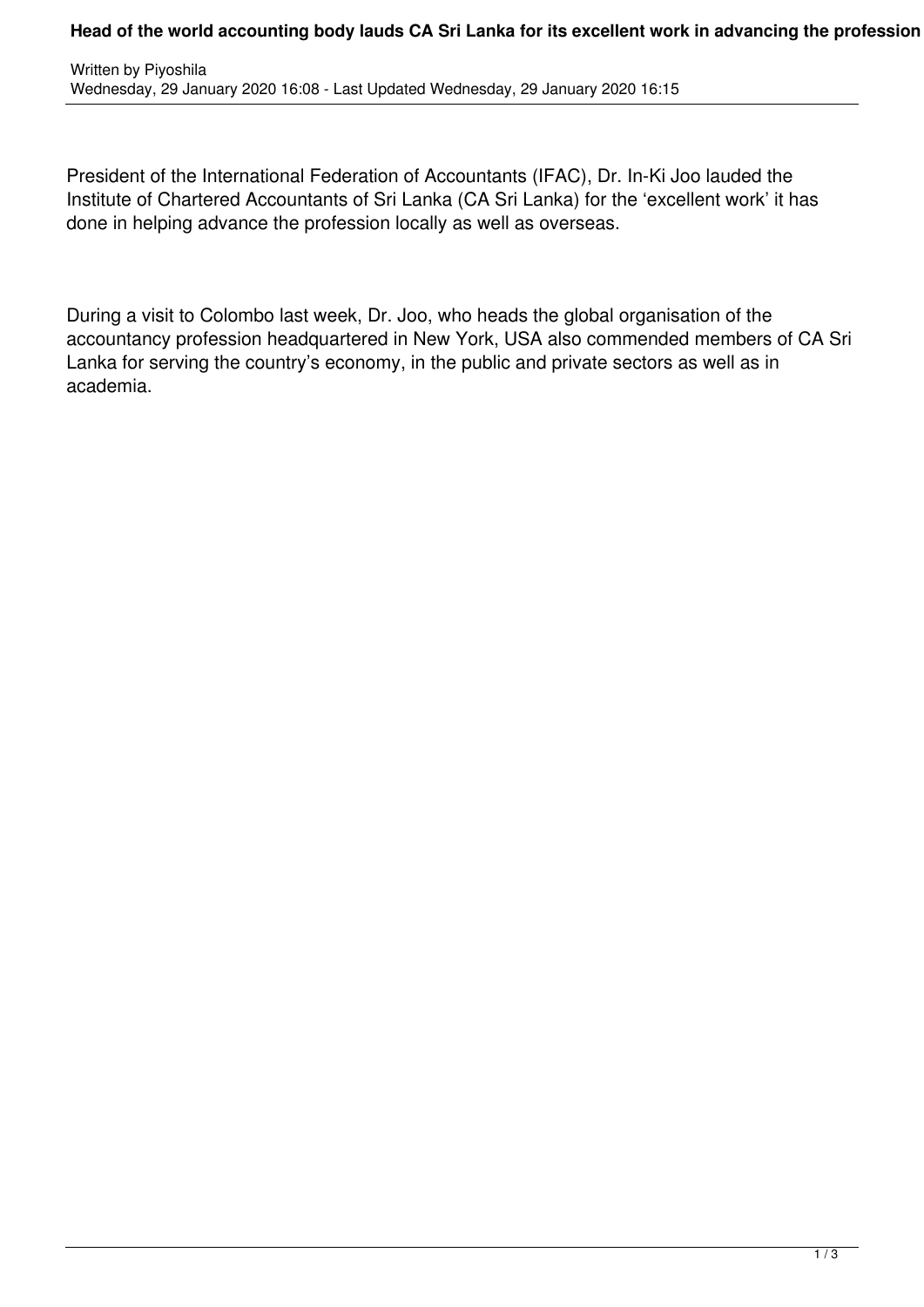## **Head of the world accounting body lauds CA Sri Lanka for its excellent work in advancing the profession**

Written by Piyoshila Wednesday, 29 January 2020 16:08 - Last Updated Wednesday, 29 January 2020 16:15